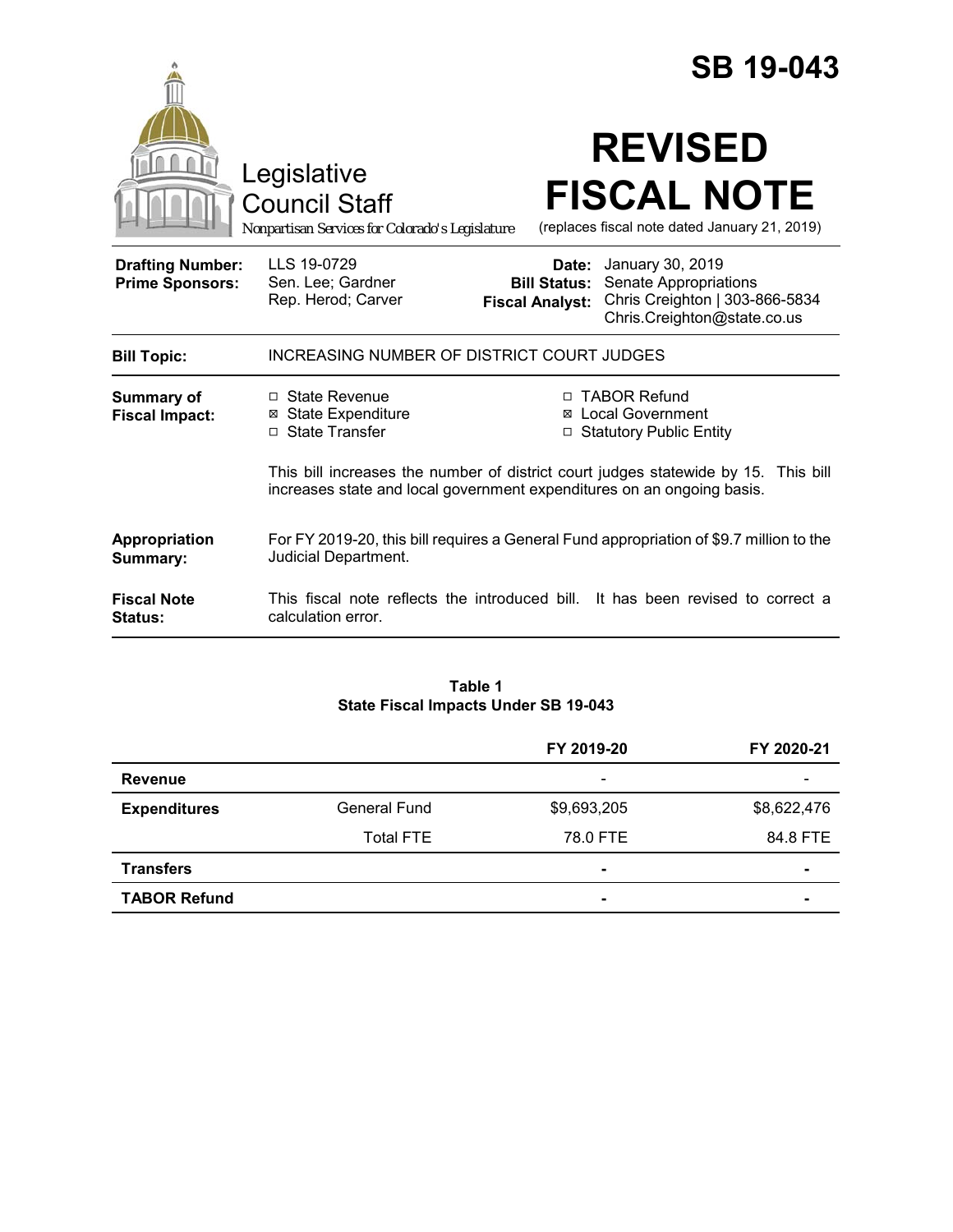# **Summary of Legislation**

Subject to available appropriations and beginning July 1, 2019, this bill increases the number of district court judges by a total of 15.0 district court judges in several districts as shown in Table 2.

| <b>District</b>              | <b>Counties in the District</b>                                       | <b>Judges Added</b><br>by SB19-043 | <b>Total Judges in</b><br>District with SB19-043 |
|------------------------------|-----------------------------------------------------------------------|------------------------------------|--------------------------------------------------|
| <b>1st Judicial District</b> | Gilpin, Jefferson                                                     | 1.0                                | 14.0                                             |
| 2nd Judicial District        | Denver                                                                | 4.0                                | 27.0                                             |
| 4th Judicial District        | El Paso, Teller                                                       | 2.0                                | 24.0                                             |
| 8th Judicial District        | Larimer, Jackson                                                      | 1.0                                | 9.0                                              |
| 10th Judicial District       | Pueblo                                                                | 1.0                                | 8.0                                              |
| 13th Judicial District       | Kit Carson, Logan, Morgan,<br>Phillips, Sedgwick,<br>Washington, Yuma | 1.0                                | 5.0                                              |
| 17th Judicial District       | Adams, Bromfield                                                      | 1.0                                | 16.0                                             |
| 18th Judicial District       | Arapahoe, Douglas, Elbert<br>Lincoln                                  | 1.0                                | 24.0                                             |
| 19th Judicial District       | Weld                                                                  | 2.0                                | 11.0                                             |
| 21st Judicial District       | Mesa                                                                  | 1.0                                | 6.0                                              |
| Total                        |                                                                       | <b>15.0 FTE</b>                    | <b>144.0 FTE</b>                                 |

#### **Table 2 District Court Judges Added by SB19-043**

## **State Expenditures**

For FY 2019-20, this bill increases state General Fund expenditures by \$9.7 million, including \$7.6 million and 55.2 FTE in the Judicial Department and \$2.0 million and 22.8 FTE in the Office of the State Public Defender. For FY 2020-21 and thereafter, this bill increases state General Fund expenditures by \$8.6 million, including \$6.5 million and 60.0 FTE in the Judicial Department and \$2.1 million and 24.8 FTE in the Office of the State Public Defender. These impacts are discussed below. Costs are summarized in Table 3 and a full FTE breakdown for each agency is provided in Table 4.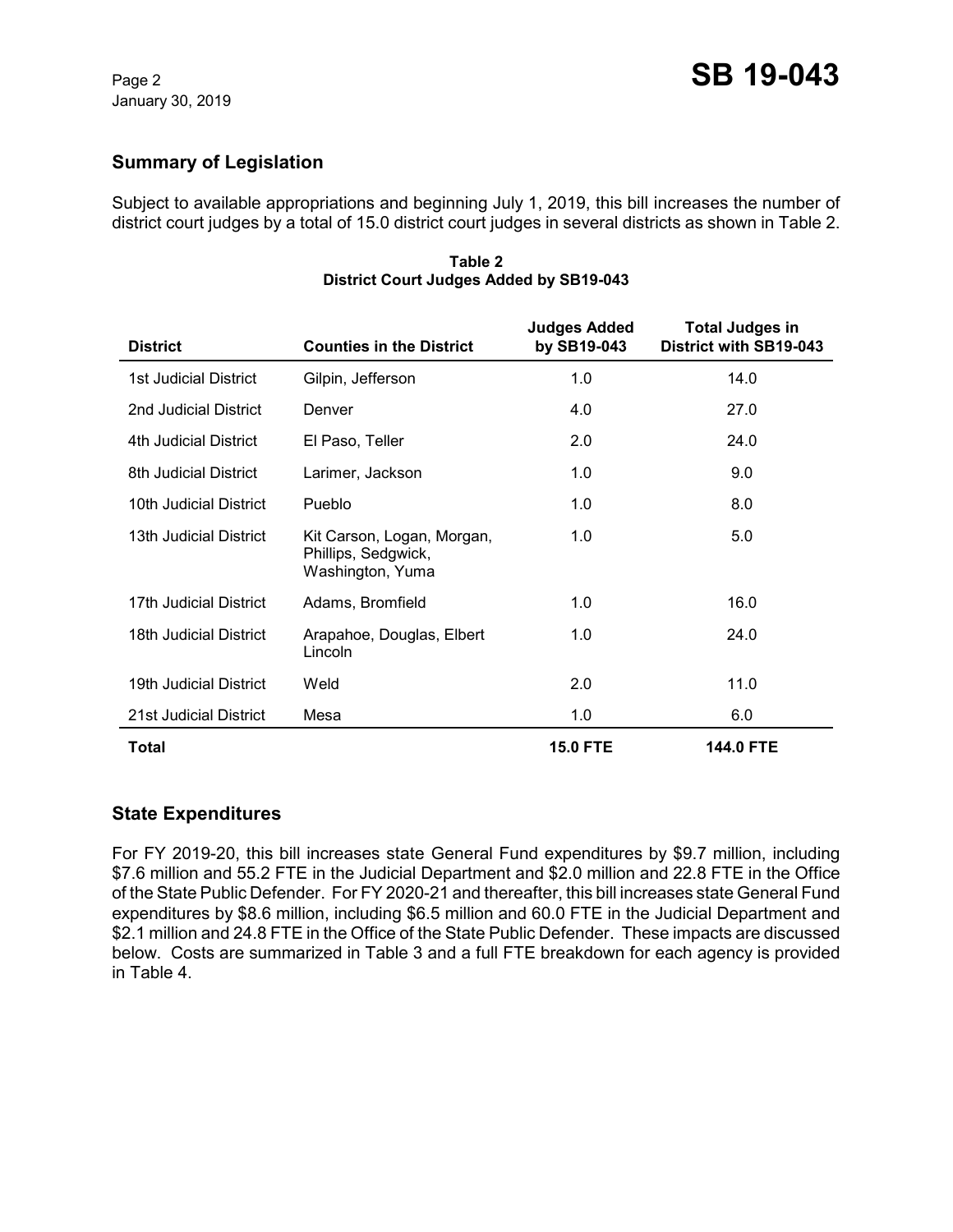**Table 3 Expenditures Under SB 19-043**

| <b>Cost Components</b>                                |                  | FY 2019-20      | FY 2020-21  |
|-------------------------------------------------------|------------------|-----------------|-------------|
| <b>Judicial Department</b>                            |                  |                 |             |
| <b>Personal Services</b>                              |                  | \$5,027,779     | \$5,484,850 |
| <b>Operating Expenses and Capital Outlay Costs</b>    |                  | \$406,110       | \$143,850   |
| Courtroom Furnishing                                  |                  | \$1,393,785     |             |
| <b>Centrally Appropriated Costs</b>                   |                  | \$816,773       | \$889,296   |
| FTE - Personal Services                               |                  | 55.2 FTE        | 60.0 FTE    |
| <b>Judicial Department (Subtotal)</b>                 |                  | \$7,644,447     | \$6,517,996 |
| <b>Office of the State Public Defender</b>            |                  |                 |             |
| <b>Personal Services</b>                              |                  | \$1,356,910     | \$1,480,265 |
| <b>Operating Expenses and Capital Outlay Costs</b>    |                  | \$142,650       | \$26,600    |
| Centrally Appropriated Costs*                         |                  | \$549,198       | \$597,615   |
| FTE - Personal Services                               |                  | 22.8 FTE        | 24.80 FTE   |
| <b>Office of the State Public Defender (Subtotal)</b> |                  | \$2,048,758     | \$2,104,480 |
|                                                       | <b>Total</b>     | \$9,693,205     | \$8,622,476 |
|                                                       | <b>Total FTE</b> | <b>78.0 FTE</b> | 84.8 FTE    |

**Table 4 Total Judicial and OSPD Staffing Requirements Under SB19-043 (FY 2020-21)**

| <b>District</b>        | Judges<br><b>FTE</b> | <b>Judge Support</b><br><b>Staff FTE</b> | <b>Public</b><br><b>Defender</b><br><b>FTE</b> | <b>Public</b><br><b>Defender</b><br><b>Support Staff</b><br><b>FTE</b> | Total FTE |
|------------------------|----------------------|------------------------------------------|------------------------------------------------|------------------------------------------------------------------------|-----------|
| 1st Judicial District  | 1.0                  | 3.0                                      | 1.0                                            | 0.7                                                                    | 5.7       |
| 2nd Judicial District  | 4.0                  | 12.0                                     | 3.0                                            | 1.9                                                                    | 20.9      |
| 4th Judicial District  | 2.0                  | 6.0                                      | 3.0                                            | 1.9                                                                    | 12.9      |
| 8th Judicial District  | 1.0                  | 3.0                                      | 2.0                                            | 1.3                                                                    | 7.3       |
| 10th Judicial District | 1.0                  | 3.0                                      | 0.0                                            | 0.0                                                                    | 4.0       |
| 13th Judicial District | 1.0                  | 3.0                                      | 1.0                                            | 0.7                                                                    | 5.7       |
| 17th Judicial District | 1.0                  | 3.0                                      | 1.0                                            | 0.7                                                                    | 5.7       |
| 18th Judicial District | 1.0                  | 3.0                                      | 1.0                                            | 0.7                                                                    | 5.7       |
| 19th Judicial District | 2.0                  | 6.0                                      | 2.0                                            | 1.3                                                                    | 11.3      |
| 21st Judicial District | 1.0                  | 3.0                                      | 1.0                                            | 0.6                                                                    | 5.6       |
| <b>Total</b>           | <b>15.0 FTE</b>      | <b>45.0 FTE</b>                          | <b>15.0 FTE</b>                                | <b>9.8 FTE</b>                                                         | 84.8 FTE  |

 *Staffing impacts for FY 2019-20 are prorated for the General Fund paydate shift and are not reflected in Table 4.*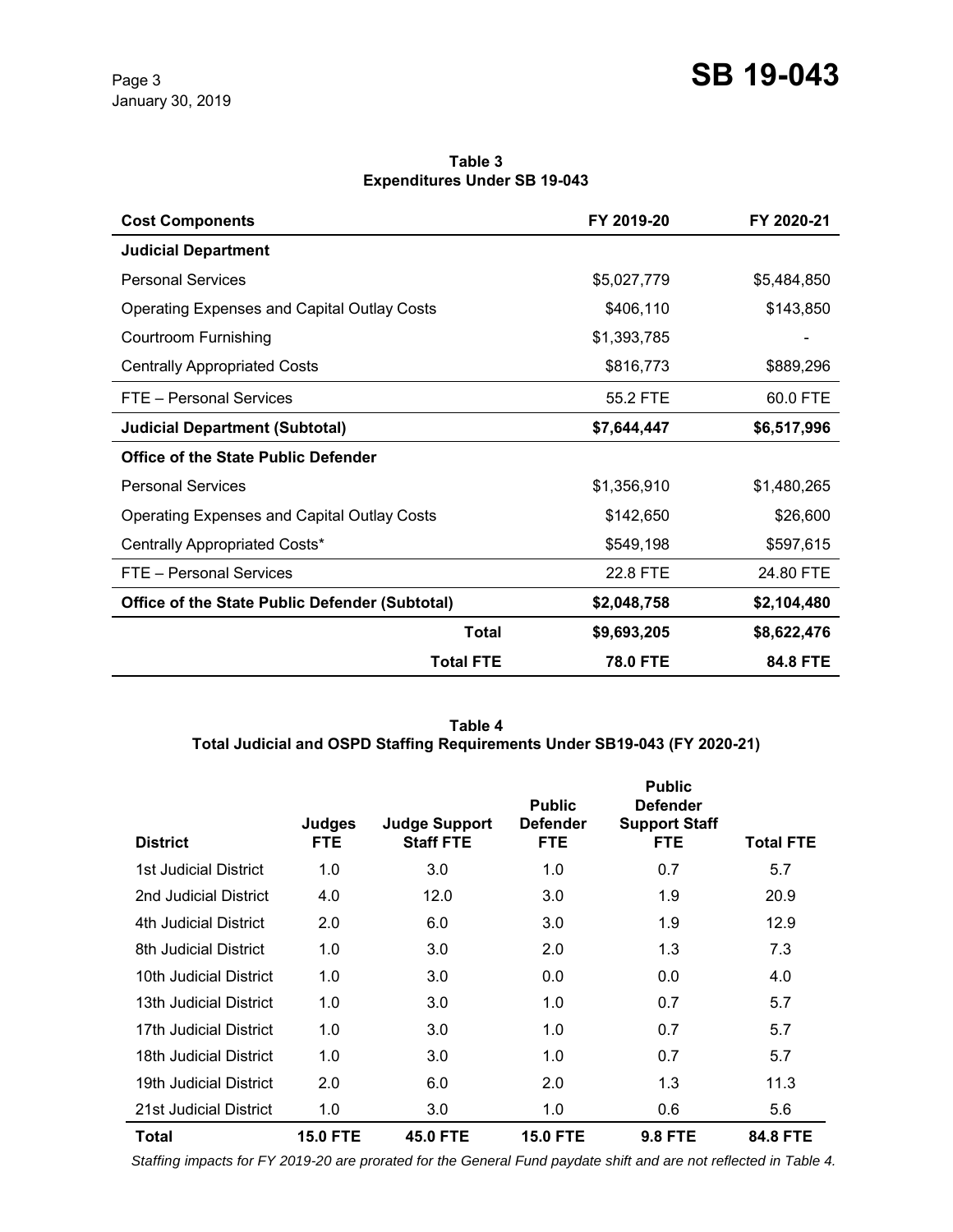January 30, 2019

**Judicial Department.** Each district court judge requires 3.0 FTE for support staff for a court clerk, law clerk, and court reporter. Therefore, by adding 15 district court judges this bill increases Judicial Department staffing by a total of 60 FTE including; 15 district court judges and 45 support staff as shown in Table 4. Costs in FY 2019-20 are prorated for the General Fund paydate shift. Standard judge operating and capital outlay costs for judges are included for each of the 15 judges and includes law library materials, travel expenses, judge robe expenditures, and computer hardware and software. Costs are also included for courtroom furnishings for the judge chambers, law library, jury room, and conference room for each of the 15 judges. These costs are based on the Judicial Department common policy costs. Standard operating and capital outlay costs for state employees are included for each support staff FTE.

**Office of the State Public Defender.** While the addition of 15 district court judges may expedite the criminal court docket, this bill increases the number of criminal court dockets that must be staffed by public defenders to ensure availability of counsel for indigent offenders. As a result, the Office of the State Public Defender requires 15.0 Public Defenders and 9.8 support staff FTE including an investigator, legal assistant, and administrative assistant. Standard operating and capital outlay costs are included and costs in FY 2019-20 are prorated for the General Fund paydate shift.

**Centrally appropriated costs.** Pursuant to fiscal note and Joint Budget Committee policy centrally appropriated costs for bills involving more than 20 FTE are appropriated in the bill, rather than through the annual budget process. These costs include employee insurance and supplemental employee retirement payments, and leased space for the Office of the State Public Defender are estimated to total \$1.4 million in FY 2019-20 and \$1.5 million in FY 2020-21 as shown in Table 5.

| <b>Cost Components</b>                                                  |       | FY 2019-20  | FY 2020-21  |
|-------------------------------------------------------------------------|-------|-------------|-------------|
| <b>Judicial Department</b>                                              |       |             |             |
| Employee Insurance (Health, Life, Dental, and<br>Short-term Disability) |       | \$441.442   | \$479.844   |
| Supplemental Employee Retirement Payments                               |       | \$375,331   | \$409,452   |
| <b>Judicial Department (Subtotal)</b>                                   |       | \$816,773   | \$889,296   |
| Office of the State Public Defender                                     |       |             |             |
| Employee Insurance (Health, Life, Dental, and<br>Short-term Disability) |       | \$226,817   | \$246,721   |
| Supplemental Employee Retirement Payments                               |       | \$121,315   | \$132,344   |
| Leased Space                                                            |       | \$201,066   | \$218,550   |
| <b>Office of the State Public Defender (Subtotal)</b>                   |       | \$549,198   | \$597,615   |
|                                                                         | Total | \$1,365,971 | \$1,486,911 |

#### **Table 5 Expenditures Under SB 19-043**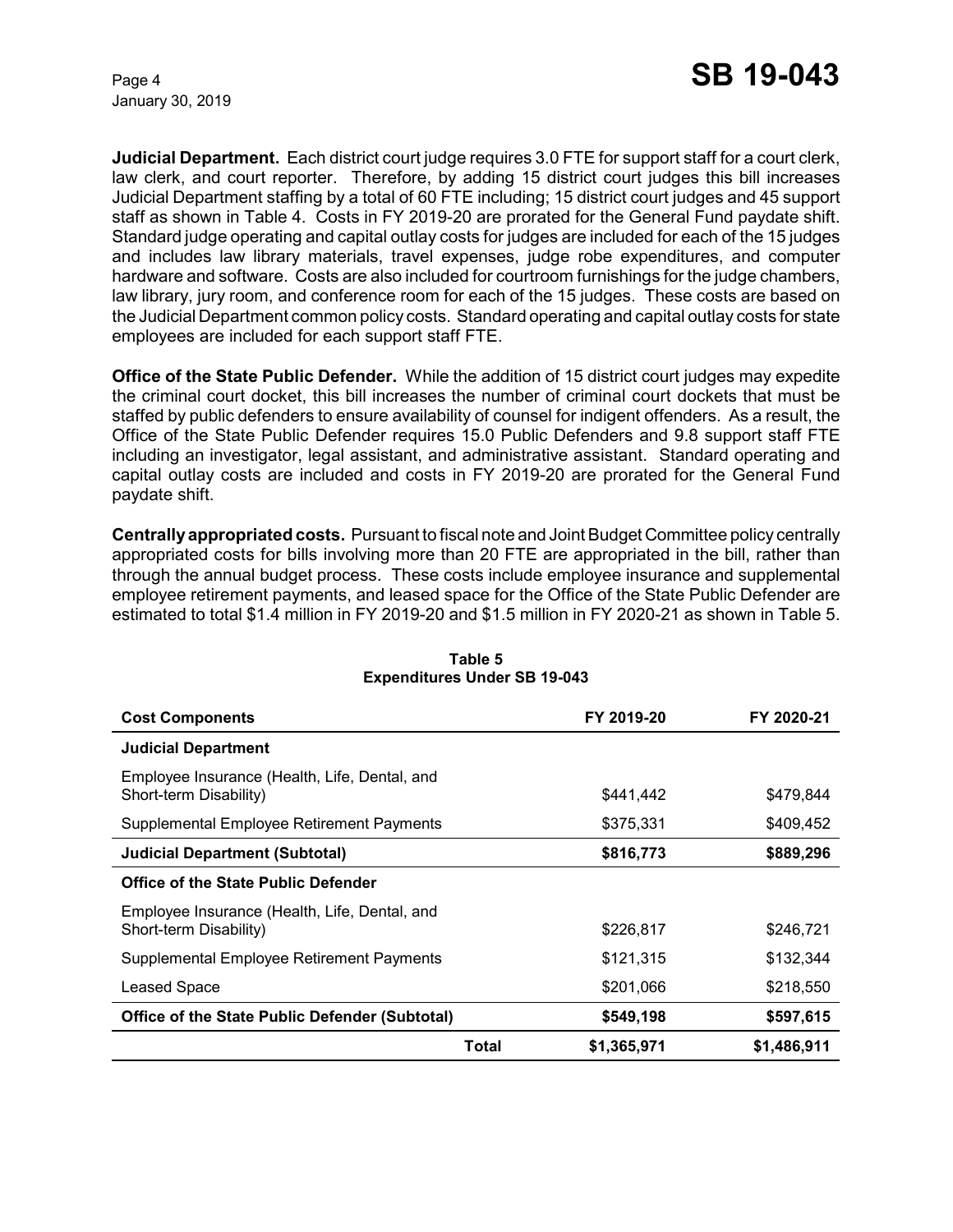# **Local Government**

Beginning in FY 2019-20, this bill increases district attorney, court security, and court facility costs for counties as shown in Table 6 and described below.

| <b>District</b>        | <b>Deputy District</b><br><b>Attorneys</b> | <b>District Attorney</b><br><b>Support Staff</b> | <b>Sheriff</b><br><b>Deputies</b> | <b>Estimated court</b><br>facility costs |
|------------------------|--------------------------------------------|--------------------------------------------------|-----------------------------------|------------------------------------------|
| 1st Judicial District  | 2                                          |                                                  |                                   | \$644,000                                |
| 2nd Judicial District  | 8                                          | 4                                                | 4                                 | \$3,200,000                              |
| 4th Judicial District  | 4                                          | 2                                                | 2                                 | \$1,284,180                              |
| 8th Judicial District  | 2                                          | 1                                                | 1                                 | at least<br>\$2,500,000                  |
| 10th Judicial District | 2                                          |                                                  |                                   | \$100,000                                |
| 13th Judicial District | 2                                          |                                                  |                                   | \$100,000                                |
| 17th Judicial District | 2                                          |                                                  |                                   | \$100,000                                |
| 18th Judicial District | 2                                          | 1                                                |                                   | \$100,000                                |
| 19th Judicial District | 4                                          | 2                                                | 2                                 | \$176,000                                |
| 21st Judicial District | 2                                          |                                                  |                                   | \$100,000                                |
| Total                  | 30.0 FTE                                   | <b>15.0 FTE</b>                                  | <b>15.0 FTE</b>                   | at least<br>\$8,304,180                  |

#### **Table 6 County Costs by Judicial District Under SB 19-043**

**District Attorneys.** Generally 2 district attorneys are required for each criminal court docket; therefore, by adding 15 judges this bill increases the number of deputy district attorneys required by 30 FTE. In addition, 1.0 FTE for support staff is needed for each additional court docket. It is assumed that each district attorney will cost \$100,000 and that each support staff will cost \$70,000.

**Sheriffs — Court Security.** By adding 15 new judges, this bill increases county sheriff court security costs for one sheriff deputy to provide court security in the courtroom. Due to the need to have one deputy in each criminal court docket, it is assumed each district will need 1.0 FTE for a sheriff deputy for each new judge to ensure proper courtroom coverage. It is assumed that each new deputy position will cost \$85,000.

**Court facilities.** The addition of 15 new district judges increases county court facility costs for courtroom building and remodeling, office space, staff relocations, and for other minor updates which include audio, video and other equipment, courtroom or office wiring, and security upgrades as shown in Table 6. Costs are projected to range from \$644,000 to \$3,200,000 for courtroom remodeling, office space, and staff relocations. Costs for minor upgrades are estimated between \$100,000 and \$178,000.

# **Effective Date**

The bill takes effect July 1, 2019.